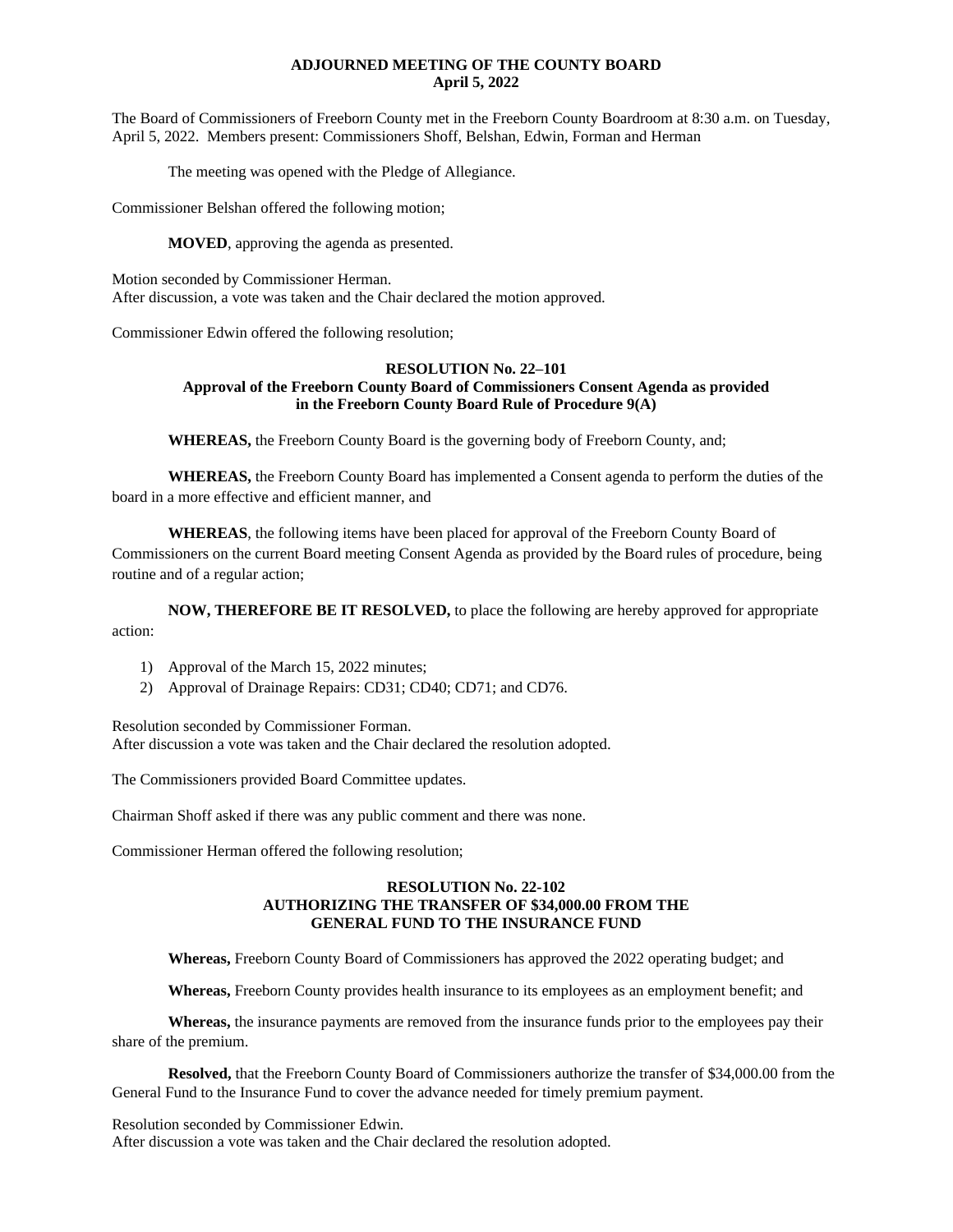Commissioner Forman offered the following resolution;

# **RESOLUTION No. 22-103 2022 Help American Vote Act (HAVA) Grants Program to Minnesota Counties**

**WHEREAS**, The Office of the Minnesota Secretary of State (OSS) has solicited applications from counties for grants under the 2022 Help American Vote Act (HAVA) Grants Program; and,

**WHEREAS**, Per statute, these funds must be used to improve accessibility to, implement security improvements for elections systems for, and/or fund other activities to improve the security of, federal elections. Regularly scheduled state elections in Minnesota are also federal elections; and,

**WHEREAS**, Freeborn County has completed the application and prerequisites described therein and has been awarded grant dollars in the amount of \$26,895.75; and,

**NOW, THEREFORE, BE IT RESOLVED** that the County Board of Commissioners hereby authorizes the Chair of the County Board to execute the agreement to accept a grant from the Office of the Minnesota Secretary of State in accordance with the requirements of Laws 2021, 1<sup>st</sup> Special Session, Chapter 12, Article 1, Section 41.

Resolution seconded by Commissioner Belshan. After discussion, a vote was taken and the Chair declared the resolution approved.

Commissioner Herman offered the following resolution:

#### **RESOLUTION No. 22-104 Freeborn County Solid Waste Plan**

WHEREAS, the State of Minnesota requires Counties to develop and adopt a Solid Waste Plan in accordance with Minnesota Statutes §§ 115A.46; 115A.471; 115A.551, subd. 6-7; 115A.552; 115A.557, subd. 2-3; 115A.63; 115A.84; 115A.914; 115A.96, subd. 6-7; 115A.917; 115A.97; Minnesota Rule 9215; and any other Applicable Statues and Rules; and

WHEREAS, the State of Minnesota requires said Solid Waste Plans to be reviewed and/or modified periodically. Said Timeline for Solid Waste Plan update is every 10 calendar years;

WHEREAS, Freeborn County recognizes the need and responsibility to plan for and practice environmentally sound methods for managing its solid waste streams; and

WHEREAS, Freeborn County recognizes the need to plan for and implement various strategies, programs or facilities, to promote the proper management and disposal of solid waste generated with in the County. The County will encourage reduction, reuse, recycling, composting, and/or advanced processing of solid waste with technologies available based upon the type of solid waste material generated and the capability of the integrated solid waste management system in place; and

WHEREAS, the Freeborn County Solid Waste Plan does describe the integrated solid waste management systems currently in place to meet the needs of the County's citizen and the requirements of the State of Minnesota; and

WHEREAS, the State of Minnesota has placed the Freeborn County Solid Waste Plan on notice, in accordance with the requirements for publication, notice and comment period; and

WHEREAS, upon completion of the public comment period. No comments were received in objection to the adoption of the Freeborn County Solid Waste Plan.

THEREFORE, BE IT RESOLVED, the Freeborn County agrees to maintain and implement the Plan as required by Minn. Rule pt. 9215.0530, subd. 1 and 2.

THEREFORE, BE IT RESOLVED, that the Freeborn County Board of Commissioners hereby approves and adopts the Freeborn County Solid Waste Management Plan and supporting documentation, dated September 3, 2020.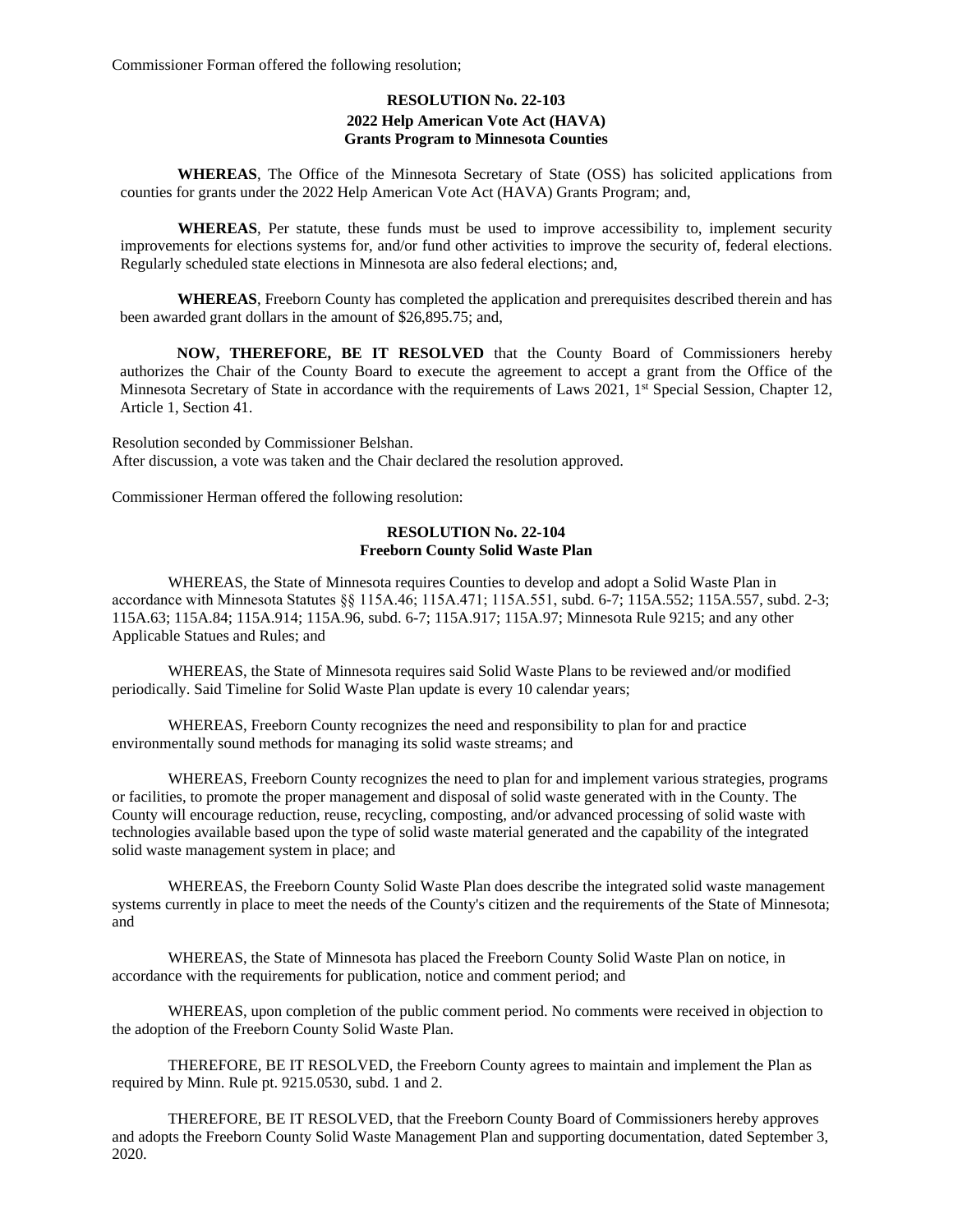THEREFORE, BE IT RESOLVED, the Freeborn County Board of Commissioners hereby submit the Freeborn County Solid Waste Plan to the Commissioner of the Minnesota Pollution Control Agency for final approval pursuant to the applicable Minnesota Statues and Rules.

Resolution was seconded by Commissioner Edwin. After discussion, a vote was taken and the Chair declared the resolution approved.

Commissioner Herman offered the following resolution:

# **RESOLUTION No. 22-105 Conditional Use Permit**

**RESOLVED,** that the site plan on record for Conditional Use Permit #390 is hereby amended to reflect the addition of a new 10' x 12' shed, for the purposes of site-maintenance storage, be and is hereby approved.

Resolution was seconded by Commissioner Forman. After discussion, a vote was taken and the Chair declared the resolution approved.

Commissioner Edwin offered the following resolution:

#### **RESOLUTION No. 22-106 Approving 2021 CFO Annual Report**

**RESOLVED,** approving the 2021 County Feedlot Officer Annual report.

Resolution was seconded by Commissioner Belshan. After discussion, a vote was taken and the Chair declared the resolution approved.

At approximately 8:45 a.m. Kathy Metzker, Land Use Hydrologist from the DNR presented to the Board on Lake Improvement Districts. She was also joined by Courtney Phillips, Program and Project Manager from the Shellrock River Watershed District

At approximately 9:15 a.m. Dave Vanderploeg, Vice Chairman of the Turtle Creek Watershed provided updates to the Board.

Commissioner Edwin offered the following resolution:

# **RESOLUTION No. 22-107 Approving Agreement for the Prosecution for the City of Alden**

This Agreement is entered into between the county of Freeborn, Minnesota (COUNTY) and the city of Alden, Minnesota (CITY) effective on the date that it is executed.

**WHEREAS** Minn. Stat. § 484.87, subd. 3 provides that a statutory city with a population of 600 or less may, by resolution of the city council, and with the approval of the board of county commissioners, give the duty to prosecute petty misdemeanors and misdemeanors to the county attorney; and

**WHEREAS,** CITY is a statutory city in the county of Freeborn, state of Minnesota with the lawful obligation to prosecute petty misdemeanors, misdemeanors, and ordinance violations occurring within its municipal boundaries; and

**WHEREAS,** CITY has a population of 600 or less; and

**WHEREAS,** CITY has by resolution of the city council requested that COUNTY prosecute misdemeanors within the Alden city limits; and

**WHEREAS,** COUNTY has the lawful obligation to prosecute gross misdemeanors and felonies occurring within CITY's municipal boundaries; and

**WHEREAS,** COUNTY approves this agreement through its board of county commissioners;

**NOW THEREFORE,** COUNTY and CITY hereby agree as follows: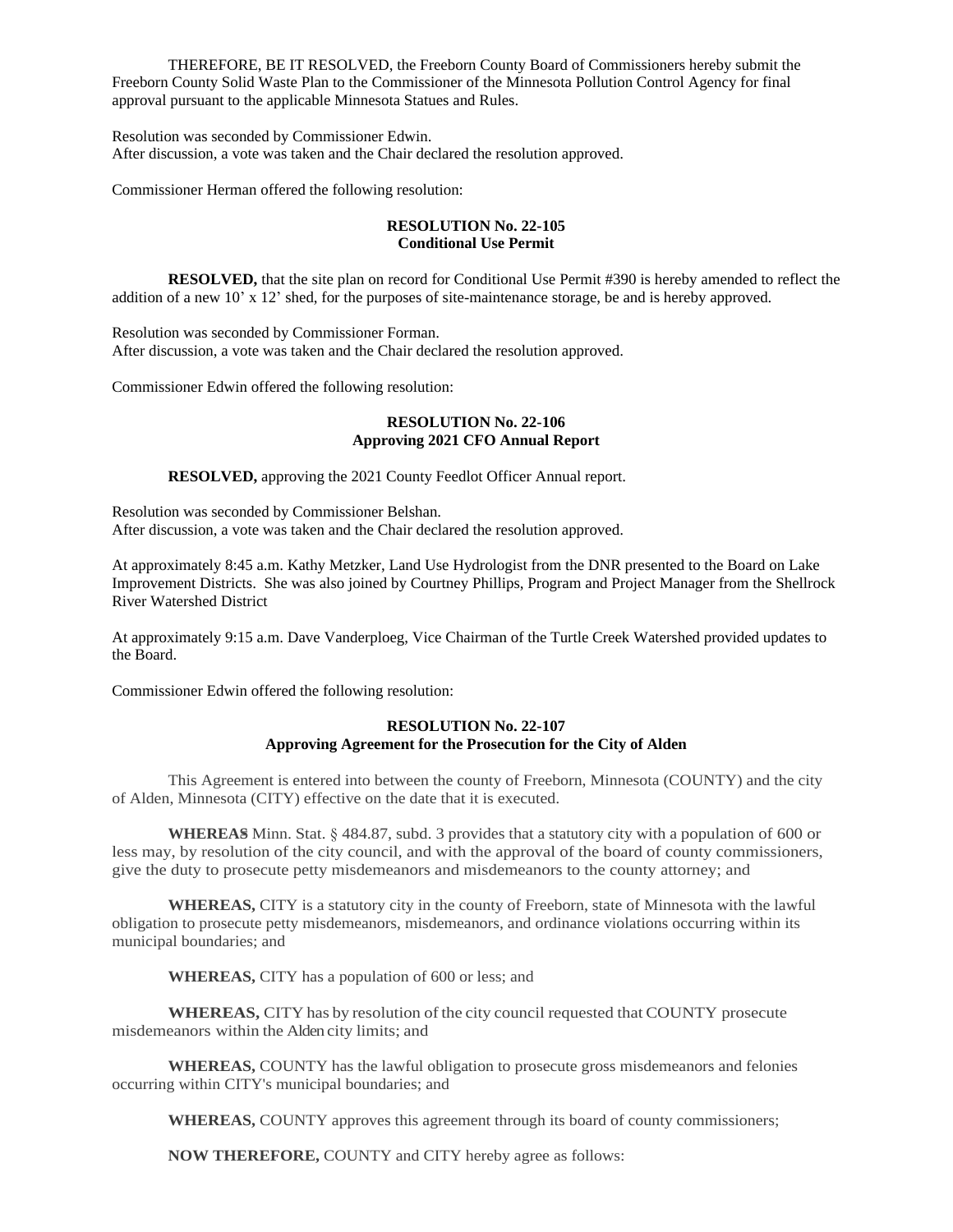#### SECTION ONE PROSECUTION

COUNTY, through the Freeborn County Attorney's Office, will provide prosecution services for all petty misdemeanor and misdemeanor violations of Minnesota statutes and/or Freeborn County ordinances where CITY has jurisdiction and discretion to prosecute under Minnesota law. COUNTY shall provide sufficient staff to adequately provide prosecution services to CITY. COUNTY shall assume the costs reasonably required to provide prosecution services to CITY including without limitation: office space, desks, computers, paper, stationery, general office supplies, telephone service, internet service, subpoena service fees, mileage, training, legal books and references.

CITY will continue to receive its statutory share of fines collected on criminal, traffic, and ordinance violations covered by this agreement.

This agreement does not contemplate civil forfeiture proceedings related to the prosecution services provided for herein, and any civil forfeiture action shall remain the duty, and responsibility solely of CITY. Furthermore, this agreement does not contemplate municipal ordinance enforcement proceedings, and any action related to CITY's municipal ordinance enforcement shall remain the duty and responsibility solely of CITY. This Agreement shall be filed with the Freeborn County Administrator.

# SECTION TWO CONFLICTS OF INTEREST

In the event that COUNTY has a conflict of interest or is otherwise unable to prosecute a particular defendant in the sole discretion of the county attorney, CITY shall assume the responsibility of prosecution upon receipt of written notice from COUNTY.

# SECTION THREE RESERVATION OFRIGHTS

COUNTY may decline to prosecute a particular case in the sole discretion of the county attorney. In the event that COUNTY, for whatever reason, declines to prosecute in a particular case, CITY reserves the right in its sole discretion to assume responsibility for prosecution and to proceed with its own charges and its own prosecution upon written notice from the county attorney of the decision not to prosecute.

#### SECTION FOUR INDEMNITY

COUNTY agrees to indemnify and hold harmless CITY, its agents, officials and employees, against all suits or claims that may result from an error, omission or negligent act of COUNTY or any person employed by COUNTY. In addition, COUNTY agrees to reimburse CITY for any attorney's fees incurred by CITY in the reasonable defense of such suits or claims.

# SECTION FIVE TERMINATION OF AGREEMENT

This Agreement shall continue from year to year without further action by the parties. This Agreement may be terminated by either of the parties hereto upon one hundred eighty (180) days written notice to the other party. In the event that the Agreement is terminated, all cases pending at the time that the notice is received shall remain the responsibility of the party then prosecuting until completion of the case through sentencing or final disposition of any probation violation pending atthe time notice was received.

## SECTION SIX ENTIRE AGREEMENT

This Agreement contains all the terms and conditions agreed to by the parties and cannot be modified or amended except by written agreement of the parties approved by their authorized representatives.

Resolution was seconded by Commissioner Herman. After discussion, a vote was taken and the Chair declared the resolution approved.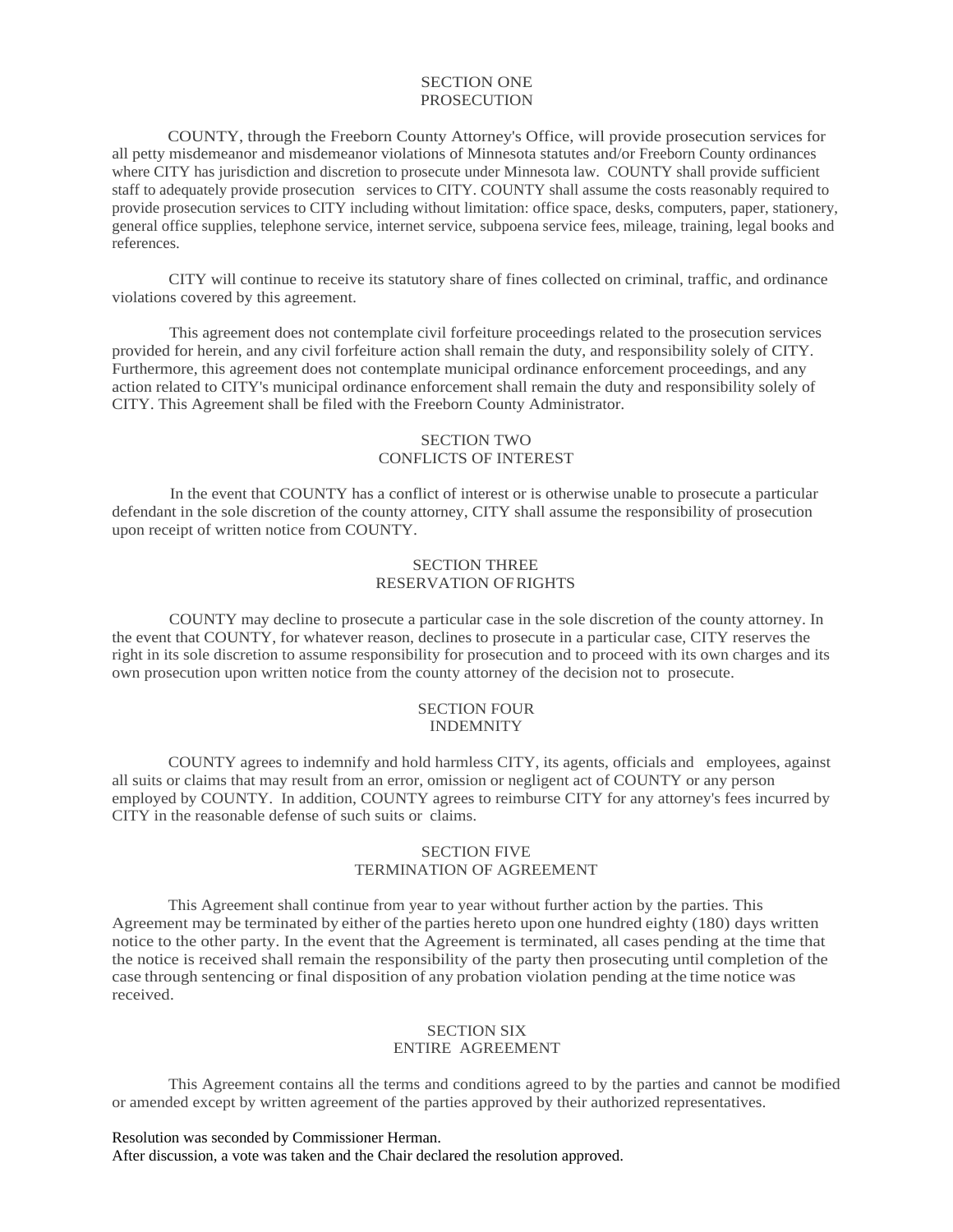Commissioner Herman offered the following resolution:

## **RESOLUTION No. 22-108 Approving Agreement for the Prosecution for the City of Freeborn**

This Agreement is entered into between the county of Freeborn, Minnesota (COUNTY) and the city of Freeborn, Minnesota (CITY) effective on the date that it is executed.

**WHEREAS** Minn. Stat. § 484.87, subd. 3 provides that a statutory city with a population of 600 or less may, by resolution of the city council, and with the approval of the board of county commissioners, give the duty to prosecute petty misdemeanors and misdemeanors to the county attorney; and

**WHEREAS,** CITY is a statutory city in the county of Freeborn, state of Minnesota with the lawful obligation to prosecute petty misdemeanors, misdemeanors, and ordinance violations occurring within its municipal boundaries; and

**WHEREAS,** CITY has a population of 600 or less; and

**WHEREAS,** CITY has by resolution of the city council requested that COUNTY prosecute misdemeanors within the Freeborn city limits; and

**WHEREAS,** COUNTY has the lawful obligation to prosecute gross misdemeanors and felonies occurring within CITY's municipal boundaries; and

**WHEREAS,** COUNTY approves this agreement through its board of county commissioners;

**NOW THEREFORE,** COUNTY and CITY hereby agree as follows:

## SECTION ONE **PROSECUTION**

COUNTY, through the Freeborn County Attorney's Office, will provide prosecution services for all petty misdemeanor and misdemeanor violations of Minnesota statutes and/or Freeborn County ordinances where CITY has jurisdiction and discretion to prosecute under Minnesota law. COUNTY shall provide sufficient staff to adequately provide prosecution services to CITY. COUNTY shall assume the costs reasonably required to provide prosecution services to CITY including without limitation: office space, desks, computers, paper, stationery, general office supplies, telephone service, internet service, subpoena service fees, mileage, training, legal books and references.

CITY will continue to receive its statutory share of fines collected on criminal, traffic, and ordinance violations covered by this agreement.

This agreement does not contemplate civil forfeiture proceedings related to the prosecution services provided for herein, and any civil forfeiture action shall remain the duty, and responsibility solely of CITY. Furthermore, this agreement does not contemplate municipal ordinance enforcement proceedings, and any action related to CITY's municipal ordinance enforcement shall remain the duty and responsibility solely of CITY. This Agreement shall be filed with the Freeborn County Administrator.

# SECTION TWO CONFLICTS OF INTEREST

In the event that COUNTY has a conflict of interest or is otherwise unable to prosecute a particular defendant in the sole discretion of the county attorney, CITY shall assume the responsibility of prosecution upon receipt of written notice from COUNTY.

## SECTION THREE RESERVATION OFRIGHTS

COUNTY may decline to prosecute a particular case in the sole discretion of the county attorney. In the event that COUNTY, for whatever reason, declines to prosecute in a particular case, CITY reserves the right in its sole discretion to assume responsibility for prosecution and to proceed with its own charges and its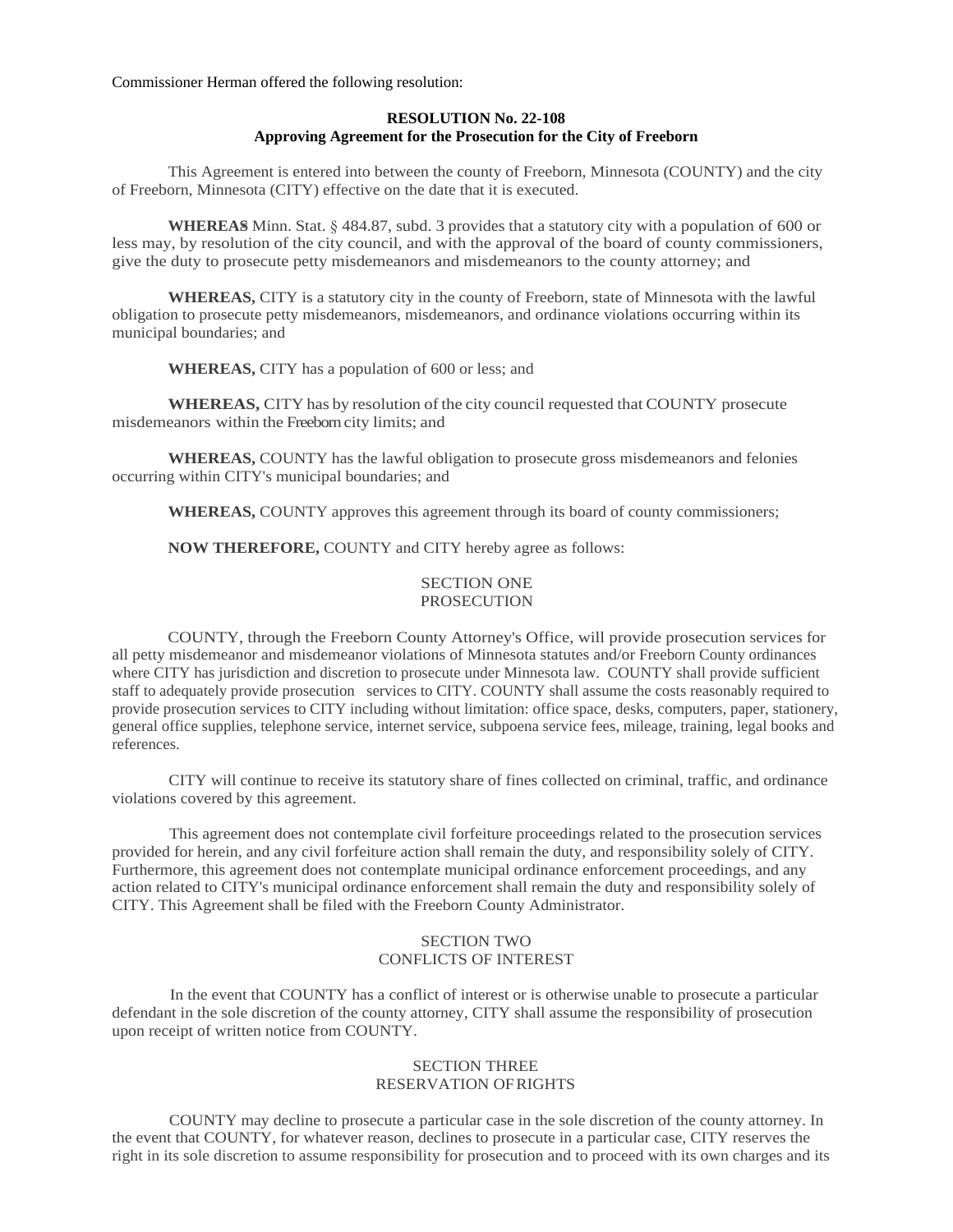own prosecution upon written notice from the county attorney of the decision not to prosecute.

### SECTION FOUR INDEMNITY

COUNTY agrees to indemnify and hold harmless CITY, its agents, officials and employees, against all suits or claims that may result from an error, omission or negligent act of COUNTY or any person employed by COUNTY. In addition, COUNTY agrees to reimburse CITY for any attorney's fees incurred by CITY in the reasonable defense of such suits or claims.

# SECTION FIVE TERMINATION OF AGREEMENT

This Agreement shall continue from year to year without further action by the parties. This Agreement may be terminated by either of the parties hereto upon one hundred eighty (180) days written notice to the other party. In the event that the Agreement is terminated, all cases pending at the time that the notice is received shall remain the responsibility of the party then prosecuting until completion of the case through sentencing or final disposition of any probation violation pending atthe time notice was received.

# SECTION SIX ENTIRE AGREEMENT

This Agreement contains all the terms and conditions agreed to by the parties and cannot be modified or amended except by written agreement of the parties approved by their authorized representatives.

Resolution was seconded by Commissioner Edwin. After discussion, a vote was taken and the Chair declared the resolution approved.

Commissioner Belshan offered the following resolution:

# **RESOLUTION No. 22-109 Accepting the Resignation of Jacob Bushey**

**WHEREAS,** the Freeborn County Detention Center has the responsibility for providing a quality service with integrity and accountability to the citizens of Freeborn County;

**WHEREAS,** the Freeborn County Board is the appointing authority for all county employees;

WHEREAS; Jacob Bushey has been employed as a Detention Deputy since December  $4<sup>th</sup>$ , 2017 and is resigning his position effective March 27<sup>th</sup>, 2022,

**NOW, THEREFORE BE IT RESOLVED,** to accept the resignation of Jacob Bushey as a Detention Deputy effective on or about March 27<sup>th</sup>, 2022.

Resolution was seconded by Commissioner Forman. After discussion, a vote was taken and the Chair declared the resolution approved.

Commissioner Herman offered the following resolution:

#### **RESOLUTION No. 22-110 Permission to Fill the Freeborn County Detention Deputy Position**

**WHEREAS,** the Freeborn County employees have the responsibility for providing quality service with integrity and accountability to the citizens of Freeborn County;

**WHEREAS,** the Freeborn County Board is the appointing authority for all county employees, and;

**WHEREAS**, Jacob Bushey, Freeborn County Detention Deputy has resigned his position effective Mach 27th, 2022;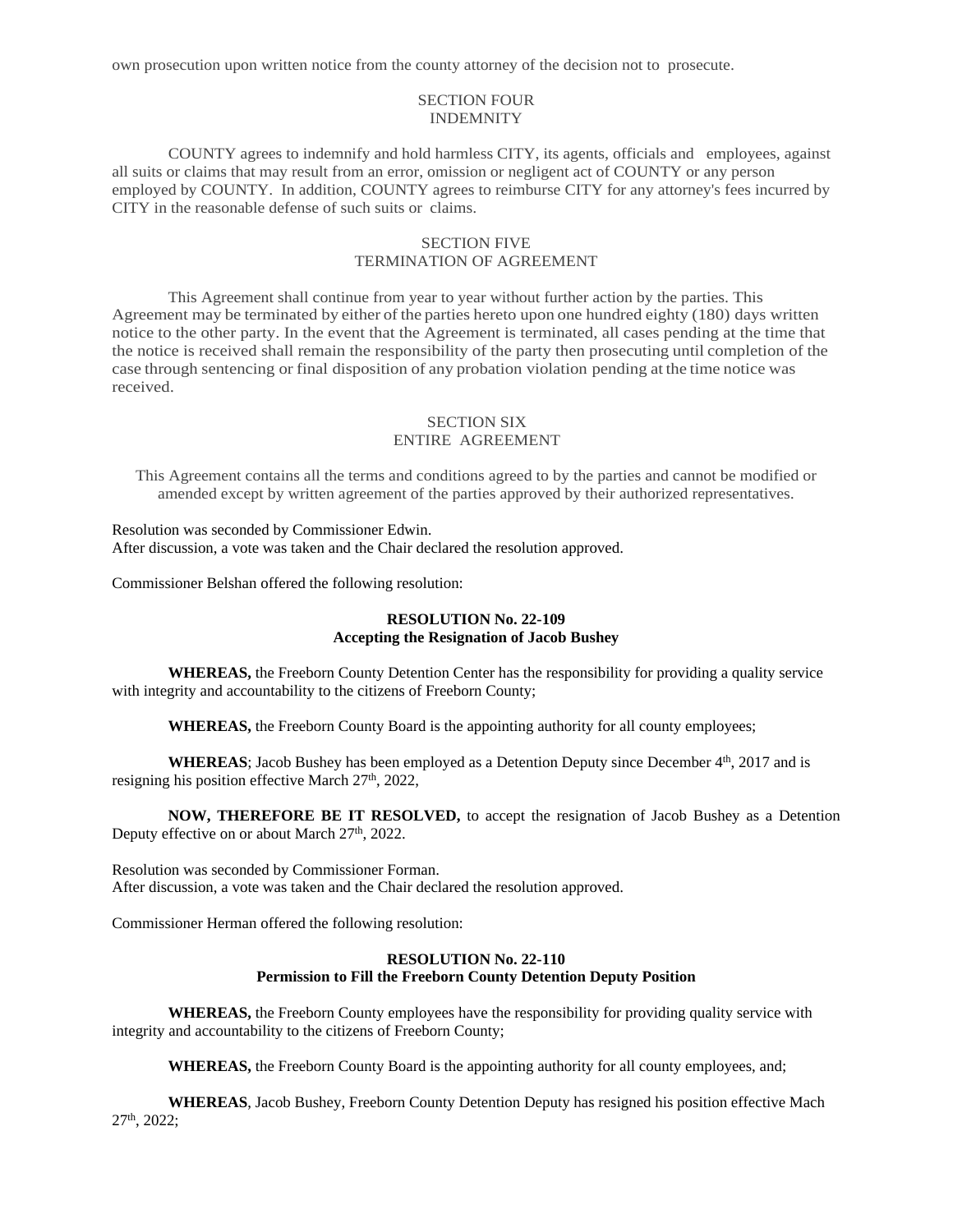**NOW, THEREFORE BE IT RESOLVED,** that the board approves the filling of the vacant Freeborn County Detention Deputy position.

Resolution was seconded by Commissioner Edwin. After discussion, a vote was taken and the Chair declared the resolution approved.

Commissioner Edwin offered the following resolution:

## **RESOLUTION No. 22-111 Placing Fernando Sanchez-Elioza on Regular Full-Time Employment Status**

**WHEREAS,** the Freeborn County employees have the responsibility for providing quality service with integrity and accountability to the citizens of Freeborn County;

**WHEAREAS,** the Freeborn County Board is the appointing authority for all county employees, and;

**WHEREAS**, Fernando Sanchez-Elioza has successfully completed his required probationary employment period with Freeborn County and does provide the necessary services to his department and the public,

**NOW, THEREFORE BE IT RESOLVED,** to place Fernando Sanchez-Elioza, Freeborn County

Detention Deputy, on regular full-time status.

Resolution was seconded by Commissioner Herman. After discussion, a vote was taken and the Chair declared the resolution approved.

Commissioner Forman offered the following resolution:

# **RESOLUTION No. 22-112 Placing Jolynn Koster on Regular Full-Time Employment Status**

**WHEREAS,** the Freeborn County employees have the responsibility for providing quality service with integrity and accountability to the citizens of Freeborn County;

**WHEAREAS,** the Freeborn County Board is the appointing authority for all county employees, and;

**WHEREAS**, Jolynn Koster has successfully completed her required probationary employment period with Freeborn County and does provide the necessary services to her department and the public,

**NOW, THEREFORE BE IT RESOLVED,** to place Jolynn Koster, Eligibility Worker, on regular full-time status.

Resolution was seconded by Commissioner Herman. After discussion, a vote was taken and the Chair declared the resolution approved.

Commissioner Forman offered the following resolution:

# **RESOLUTION No. 22-113 Authorizing Amendment with SRF Consulting Group, Inc.**

**WHEREAS,** The Freeborn County Highway Department has the responsibility to maintain the County highway system, and

**WHEREAS,** Freeborn County selected SRF Consulting Group, Inc. (SRF) to perform conceptual design, preliminary design, environmental evaluations, final design, construction observation, and administrative tasks related to the Reconstruction of Bridge Avenue from Hammer Road to Marshall Street in Albert Lea, and

**WHEREAS,** the original project timeline included a completion date for all construction activities of August 4, 2021 and that this timeline was used for the basis of the fee estimate used by SRF when proposing work on the project, and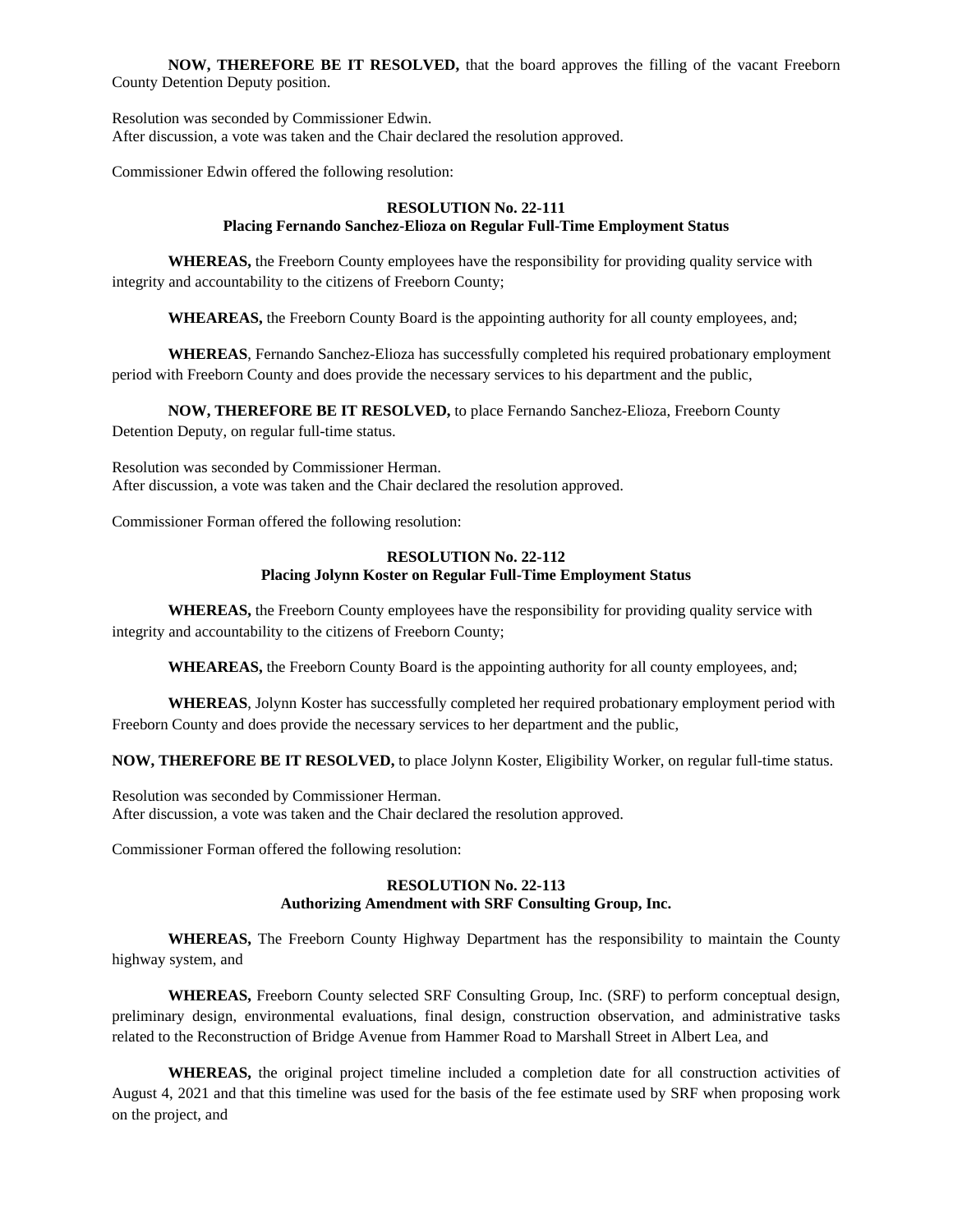**WHEREAS,** the completion date for the project was changed in Change Order No. 3 to July 1, 2022 for all work items which expanded the scope of Engineering services expected from SRF, and

**WHEREAS,** the previously approved amendment with SRF underestimated the scope of work required to being the project to completion and therefore SRF has requested a second amendment in the amount of \$166,040 to cover the additional field inspection, engineering, and administrative work required to complete the project.

**NOW THEREFORE, BE IT RESOLVED,** that the Board of Commissioners approves the County Highway Engineer to execute an amendment for professional engineering and construction observation services with SRF in the amount of \$166,040 for the purpose of completing the Bridge Avenue Reconstruction project from Hammer Road to Marshal Street.

Resolution was seconded by Commissioner Herman. After discussion, a vote was taken and the Chair declared the resolution approved.

Commissioner Edwin offered the following resolution:

#### **RESOLUTION No. 22-214 Accepting a Donation**

**WHEREAS,** the Freeborn County Department of Human Services - Crime Victims Crisis Center directly serves those who have been victims of crime, domestic violence and sexual assault; and

**WHEREAS,** the Freeborn County Department of Human Services - Crime Victims Crisis Center plans events and campaigns bringing community awareness to the issues of crime, domestic violence and sexual assault; and

**WHEREAS,** Nunda Township have offered a donation to the Freeborn County Department of Human Services - Crime Victims Crisis Center in the amount of \$200 to be used for services provided by the CVCC; and

**BE IT RESOLVED,** that the Freeborn County Department of Human Services - Crime Victims Crisis Center accepts the donation in the amount of \$200 from Nunda Township to be used for services provided by the CVCC.

Resolution was seconded by Commissioner Forman. After discussion, a vote was taken and the Chair declared the resolution approved.

Administrator Jensen advised that the issue that was on the agenda regarding the consideration of a motion to authorize payment to All Traffic Solutions has been resolved and was paid with grant money and can be removed as no action is necessary on the matter.

Commissioner Forman offered the following resolution:

#### **RESOLUTION No. 22-215 Adopting and Transitioning to the Revised Wage Scale**

**WHEREAS,** Freeborn County complete a compensation and classification study in January of 2019, and adopted the recommended wage table, and

**WHEREAS,** Freeborn County continues to utilize the services of David Drown and Associates to annually review position descriptions and market fluctuations in employee wage trends, and

**WHEREAS**, the Freeborn County Board of Commissioners understand the importance of providing and maintaining a competitive and market rate wage table for all departments within the County, and

**WHEREAS,** Freeborn County recognizes the need for a competitive and market rate wage to successfully develop and maintain a strong, reliable, viable workforce, therefore,

**RESOLVED,** that the Freeborn County Board of Commissioners hereby resolves to adopt and implement the revised wage scale as attached effective May 29,2022 and to be maintained within the Personnel Department as instructed by the Freeborn County Personnel Director.